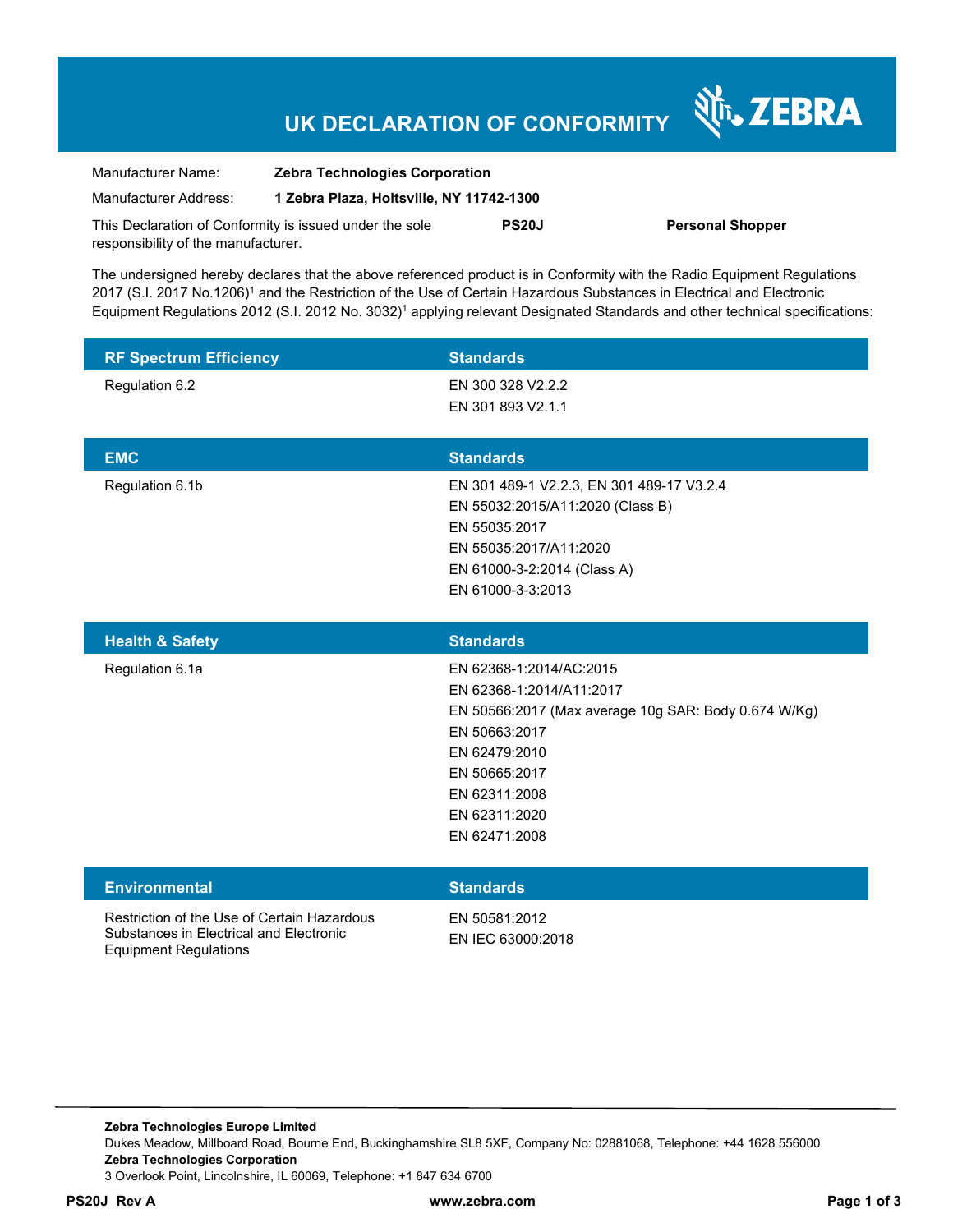# **UK DECLARATION OF CONFORMITY**



With regard to the Radio Equipment Regulations 2017 (S.I. 2017 No.1206)<sup>1</sup>, the conformity assessment procedure referred to in regulation 41(4)(a) and detailed in Schedule 2 has been followed.

 $^{\rm 1}$  As amended by applicable EU withdrawal legislation implemented at the time of issuing this declaration

#### **Signed on behalf of Zebra Technologies Corporation**

*(Signature of authorized person)* Marco Belli Rev: A Sr. Manager, Regulatory Date: 26 May 2021 Place: Bourne End, UK